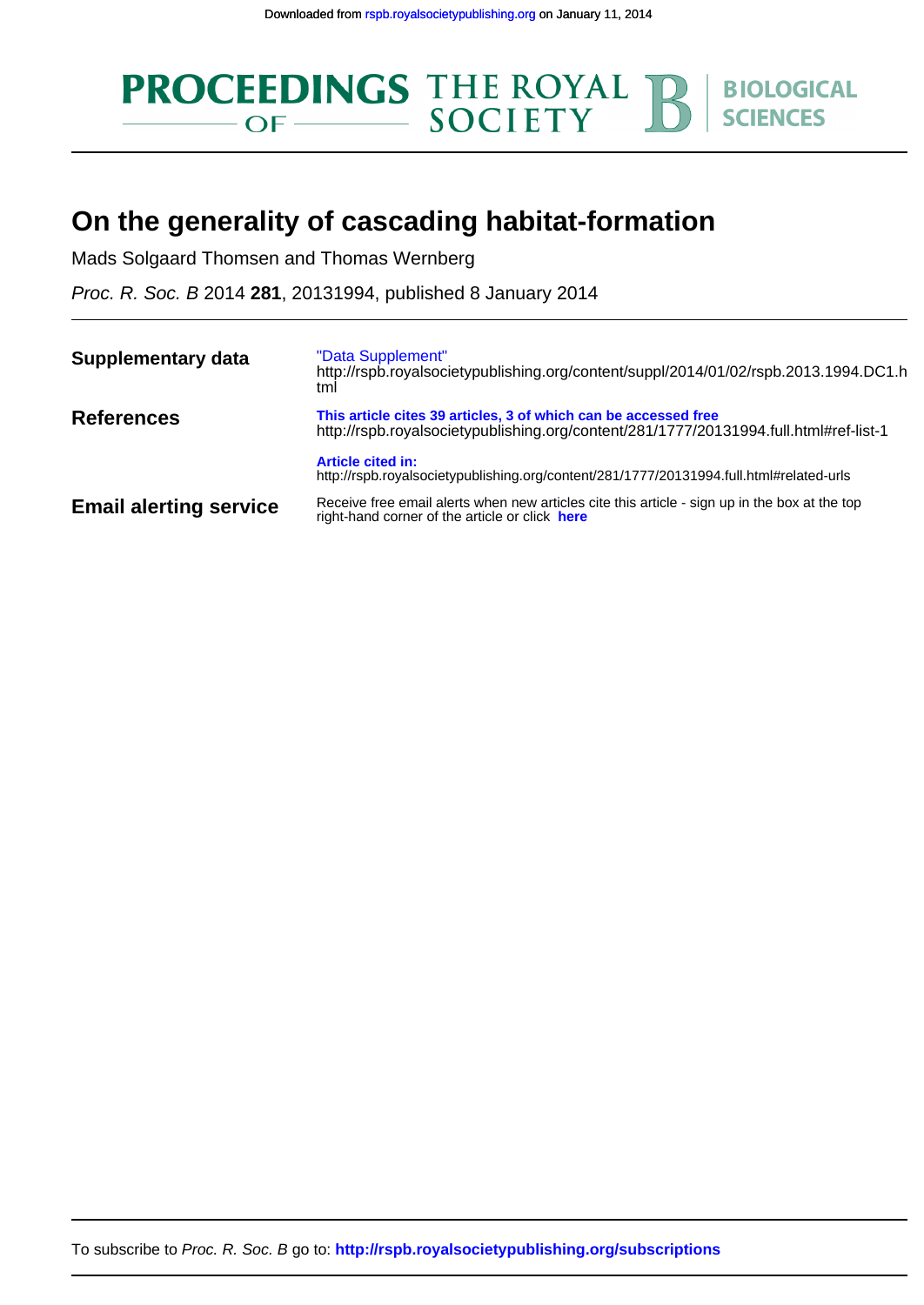

### rspb.royalsocietypublishing.org





Cite this article: Thomsen MS, Wernberg T. 2014 On the generality of cascading habitat-formation. Proc. R. Soc. B 281: 20131994. http://dx.doi.org/10.1098/rspb.2013.1994

Received: 30 July 2013 Accepted: 17 September 2013

Author for correspondence: Mads Solgaard Thomsen e-mail: [mads.solgaad.thomsen@gmail.com](mailto:mads.solgaad.thomsen@gmail.com)

The accompanying reply can be viewed at [http://dx.doi.org/10.1098/rspb.2012.0856.](http://dx.doi.org/10.1098/rspb.2012.0856)

[Electronic supplementary material is available](http://dx.doi.org/10.1098/rspb.2012.0856) [at http:](http://dx.doi.org/10.1098/rspb.2013.1994)[//dx.doi.org/10.1098/rspb.2013.1994 or](http://dx.doi.org/10.1098/rspb.2012.0856) [via http:](http://rspb.royalsocietypublishing.org)[//rspb.royalsocietypublishing.org.](http://dx.doi.org/10.1098/rspb.2012.0856)



# On the generality of cascading habitat-formation

#### Mads Solgaard Thomsen<sup>1,2</sup> and Thomas Wernberg<sup>2,3</sup>

<sup>1</sup> Marine Ecology Research Group, School of Biological Sciences, University of Canterbury, Private Bag 4800 Christchurch, New Zealand <sup>2</sup>UWA Oceans Institute and School of Plant Biology, University of Western Australia, Hackett Drive,

Crawley 6009, Western Australia, Australia

3 Australian Institute of Marine Science, 39 Fairway, Crawley 6009, Western Australia, Australia

Ecology is the study of interactions that determine the distribution and abundance of organisms and its main goal is to discover widely applicable, general principles in nature [\[1\]](#page-2-0). Ecology therefore integrates traditional disciplines like zoology and botany, and terrestrial, marine and freshwater ecosystems. To this end, it is the objective of the Proceedings of the Royal Society B to show the best results of 'general ecology' and publish articles that are of 'interest to a wide spectrum of biologists'. In a recent paper, Watson & Herring (WH) [[2](#page-2-0), p. 3853] found support for their hypothesis, that mistletoes function as a 'keystone resource', as birds occurred in lower abundances and with fewer species in woodlands where mistletoes were removed from eucalypt trees, compared to control plots where mistletoes were left intact (mistletoes are obligate hemiparasitic plants that attach to and penetrate a host tree by a haustorium, through which they absorb water and nutrients). The study generated discussions among scientists and websites [\[3,4\]](#page-2-0), perhaps because the positive effects of mistletoes on bird life appeared paradoxical as mistletoes can have negative effects on some host trees, which are the primary habitat for many birds [[5](#page-2-0)]. WH suggested that their mistletoe removals were the first experimental test of a purported keystone resource. While we appreciate WH's elaborate large-scale field experiment, we do not agree with this statement of priority as many analogous experiments from other systems have been published. More specifically, WH make no references to experimental removals (or additions) of other sessile species that are structurally dependent on a biogenic host (e.g. structural parasites in [\[6\]](#page-2-0), intermediate or secondary biogenic habitat-formers in [\[7\]](#page-2-0) and epiphytes or epizoans i.e. plant or animal epibionts, respectively, in [[8](#page-2-0)]). These experiments have also tested for effects of 'purported keystone resources' in aquatic ecosystems [\[8,9](#page-2-0)–[16\]](#page-3-0) or different types of forests [[17](#page-3-0) –[19](#page-3-0)]. For example, Cruz-Angon & Greenberg [[18,](#page-3-0) p. 150] previously stated that they conducted 'the first experimental assessment of the importance of epiphytes for birds'.

Here, we highlight the understated ecological generality in WH's study, emphasizing that WH, in essence, quantified how primary habitat-formers (here eucalyptus trees) have indirect positive effects on end-users (i.e. client-, focal- or dependent-organisms; here birds) by structurally controlling secondary habitat-formers (here mistletoes). Thus, WH's ecological context represents a prime example of a habitat cascade, which has been demonstrated in many terrestrial and aquatic studies (a special type of facilitation cascade [[7](#page-2-0),[15\]](#page-3-0)). For example, analogous experiments have documented that secondary habitatformers increase abundances of end-users for bromeliad epiphytes attached to small coffee trees [\[17](#page-3-0),[18\]](#page-3-0) or to large emergent trees in temperate rainforests [[19,20](#page-3-0)], filamentous epiphytes attached to marine seagrasses [[9](#page-2-0),[10\]](#page-2-0), drift seaweeds incorporated into estuarine polychaete and mussels reefs [\[7](#page-2-0)[,21](#page-3-0)] or entangled around seagrass leaves and mangrove pneumatophores [\[12](#page-2-0),[22\]](#page-3-0), and mussels protected by semiterrestrial salt marshes [\[14](#page-3-0),[15\]](#page-3-0). These and many other studies show similar, and sometimes greater, reduction in abundances of habitat-associated end-users when secondary habitat-formers are removed, irrespective of whether the end-users are terrestrial birds and invertebrates or marine invertebrates and plants (cf. electronic supplementary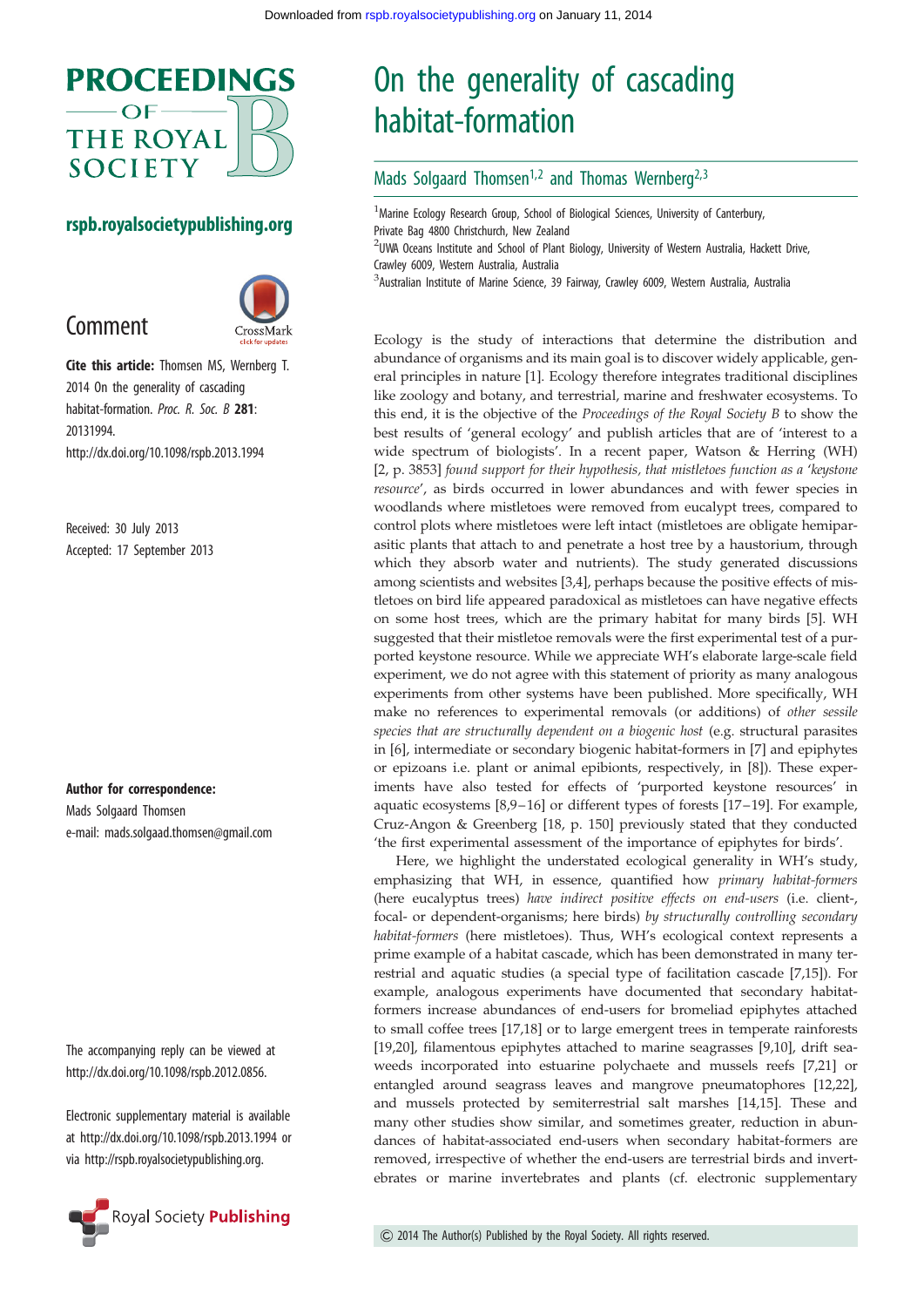<span id="page-2-0"></span>material, figure S1 and table S1). Although WH's experimental design and results were similar to other studies on cascading habitat-formation, their experiment did differ from previous studies by its very large sample grain and spatial extent, and by manipulating secondary habitat-formers that are obligate hemiparasites [\[23](#page-3-0),[24\]](#page-3-0). It is therefore possible that mistletoes have different effects on end-users compared with other secondary habitat-formers that are not hemiparasitic (e.g. lianas, vines, nest epiphytes, seaweeds and sessile invertebrates). However, many aquatic and terrestrial secondary habitat-formers that are not hemiparasitic have similar ecological traits, including negative effects on their hosts, strong host specificity, high litter production and strong influence on nutrient cycling [6,[25,26](#page-3-0)– [32](#page-3-0)]. Furthermore, cursory comparisons of magnitudes of indirect facilitation by different types of secondary habitat-formers show that WH's results are not unusual (e.g. electronic supplementary material, table S1). We therefore suggest that until it has been demonstrated, overall, hemiparasitic and other secondary habitat-formers are ecologically equivalent, being structurally dependent on primary habitat-formers and typically facilitating end-user communities.

The lack of cross-references to aquatic examples in WH's paper is unfortunate because aquatic systems often have been instrumental to conceptual development and testing in ecology [1[,33](#page-3-0)]. It is, however, symptomatic as others have shown how terrestrial ecologists often under-cite aquatic research [1[,33](#page-3-0)]. For example, there are virtually no references to aquatic case studies in past forest studies on cascading habitat-formation [[17,18,20,34](#page-3-0),[35](#page-3-0)-[40\]](#page-3-0). To increase the generality of ecology, Menge et al. [1] recently pleaded for aquatic scientists to increase pressure on terrestrial-oriented authors and editors to cite aquatic literature. By highlighting the overlooked generalities between cascading habitat-formation in woodlands infected with mistletoe and cascading habitat-formation in aquatic and other terrestrial systems, we hope our comment will provide additional impetus to act on Menge et al.'s plea. Until recently, cascading habitatformation was mainly studied without much consideration of broader ecological theory across ecosystems. However, identifying general principles underpinning cascading habitat-formation (or cascading facilitation/habitat-modification) is important from both a theoretical and an applied perspective. For example, indirect positive effects of cascading habitat-formation are similar to effects of trophic cascades, keystone predation and keystone competition, manifesting through repeated competition and consumption [7]. For decades, these 'enemy-driven' processes have been compared across ecosystems to identify ecological generalities [[41,42\]](#page-3-0), and today they are acknowledged to be of fundamental importance in many ecosystems. Interestingly, these enemy-driven interactions and cascading habitat-formation both cause indirect facilitation of end-users by primary organisms mediated by secondary habitat-formers [7]. As such, their theoretical foundations could be compared and contrasted, and potentially unified. Furthermore, it is important to understand cascading habitat-formation because habitat-formers are threatened worldwide by ever-expanding human activities. For example, primary habitat-formers like rainforests, salt marshes and mangroves are being converted to agricultural and urban landscapes, while coral reefs, seagrass beds and kelp forests are increasingly affected by climate change, invasions and pollution. Most conservation research has focused on more obvious effects associated with the direct loss of these primary habitat-formers [\[43](#page-3-0),[44\]](#page-3-0). However, neglecting how structurally dependent secondary habitat-formers might change productivity, biodiversity and ecosystem functioning could underestimate the loss of ecosystem services associated with the continued degradation of natural ecosystems, and make it more difficult to predict, prevent or ameliorate the loss of primary habitat-formers [7[,45](#page-3-0)].

In summary, cascading habitat-formation has been documented for more than 25 years in terrestrial, freshwater and marine systems, and across biogeographic and taxonomic realms. Studies that do not consider similar research from other fields miss an opportunity to discover and develop important unifying principles in ecology. This commentary is an open invitation to new collaborations on cascading habitatformation across habitats and ecosystems, aimed at better understanding the generality of these processes and the ecosystem services derived from co-occurring habitat-formers.

### **References**

- 1. Menge BA et al. 2009 Do terrestrial ecologists ignore aquatic literature? Front. Ecol. Environ. 7, 182– 183. ([doi:10.1890/09.WB.010\)](http://dx.doi.org/10.1890/09.WB.010)
- 2. Watson DM, Herring M. 2012 Mistletoe as a keystone resource: an experimental test. Proc. R. Soc. B 279, 3853 – 3860. ([doi:10.1098/](http://dx.doi.org/10.1098/rspb.2012.0856) [rspb.2012.0856](http://dx.doi.org/10.1098/rspb.2012.0856))
- 3. Anon. 2012 Under the mistletoe: an experiment on a parasitic plant proves an important ecological concept. See [http://wwweconomistcom/node/](http://wwweconomistcom/node/21558551) [21558551](http://wwweconomistcom/node/21558551).
- 4. Pain S. 2013 Marvellous mistletoe: giving forests the kiss of life. New Scientist  $216(2896)$ , 70 - 71.
- 5. Rigling A, Eilmann B, Koechli R, Dobbertin M. 2010 Mistletoe-induced crown degradation in Scots pine in a xeric environment. Tree Physiol. 30, 845– 852. [\(doi:10.1093/treephys/tpq038\)](http://dx.doi.org/10.1093/treephys/tpq038)
- 6. Stevens GC. 1987 Lianas as structural parasites: the Bursera simaruba example. Ecology, 77 – 81. [\(doi:10.2307/1938806](http://dx.doi.org/10.2307/1938806))
- 7. Thomsen M, Wernberg T, Altieri A, Tuya F, Gulbransen D, McGlathery K, Holmer M, Silliman B. 2010 Habitat cascades: the conceptual context and global relevance of facilitation cascades via habitat formation and modification. Int. Comp. Biol. 50, 158 – 175. [\(doi:10.1093/icb/icq042](http://dx.doi.org/10.1093/icb/icq042))
- 8. Bologna PA, Heck KL. 1999 Macrofaunal associations with seagrass epiphytes: relative importance of trophic and structural characteristics. J. Exp. Mar. Biol. Ecol. 242, 21 – 39. ([doi:10.1016/S0022-](http://dx.doi.org/10.1016/S0022-0981(99)00092-1) [0981\(99\)00092-1](http://dx.doi.org/10.1016/S0022-0981(99)00092-1))
- 9. Edgar GJ, Robertson AI. 1992 The influence of seagrass structure on the distribution and abundance of mobile epifauna: pattern and

processes in a Western Australian Amphibolis bed. J. Exp. Mar. Biol. Ecol. 160, 13 – 31. ([doi:10.1016/](http://dx.doi.org/10.1016/0022-0981(92)90107-L) [0022-0981\(92\)90107-L\)](http://dx.doi.org/10.1016/0022-0981(92)90107-L)

- 10. Hall M, Bell S. 1988 Response of small motile epifauna to complexity of epiphytic algae on seagrass blades. *J. Mar. Res.* **46**, 613 – 630. [\(doi:10.](http://dx.doi.org/10.1357/002224088785113531) [1357/002224088785113531](http://dx.doi.org/10.1357/002224088785113531))
- 11. Martin-Smith KM. 1993 Abundance of mobile epifauna: the role of habitat complexity and predation by fishes. J. Exp. Mar. Biol. Ecol. 174, 243– 260. [\(doi:10.1016/0022-0981\(93\)](http://dx.doi.org/10.1016/0022-0981(93)90020-O) [90020-O\)](http://dx.doi.org/10.1016/0022-0981(93)90020-O)
- 12. Thomsen MS. 2010 Experimental evidence for positive effects of invasive seaweed on native invertebrates via habitat-formation in a seagrass bed. Aquat. Invasions 5, 341– 346. ([doi:10.3391/ai.](http://dx.doi.org/10.3391/ai.2010.5.4.02) [2010.5.4.02\)](http://dx.doi.org/10.3391/ai.2010.5.4.02)